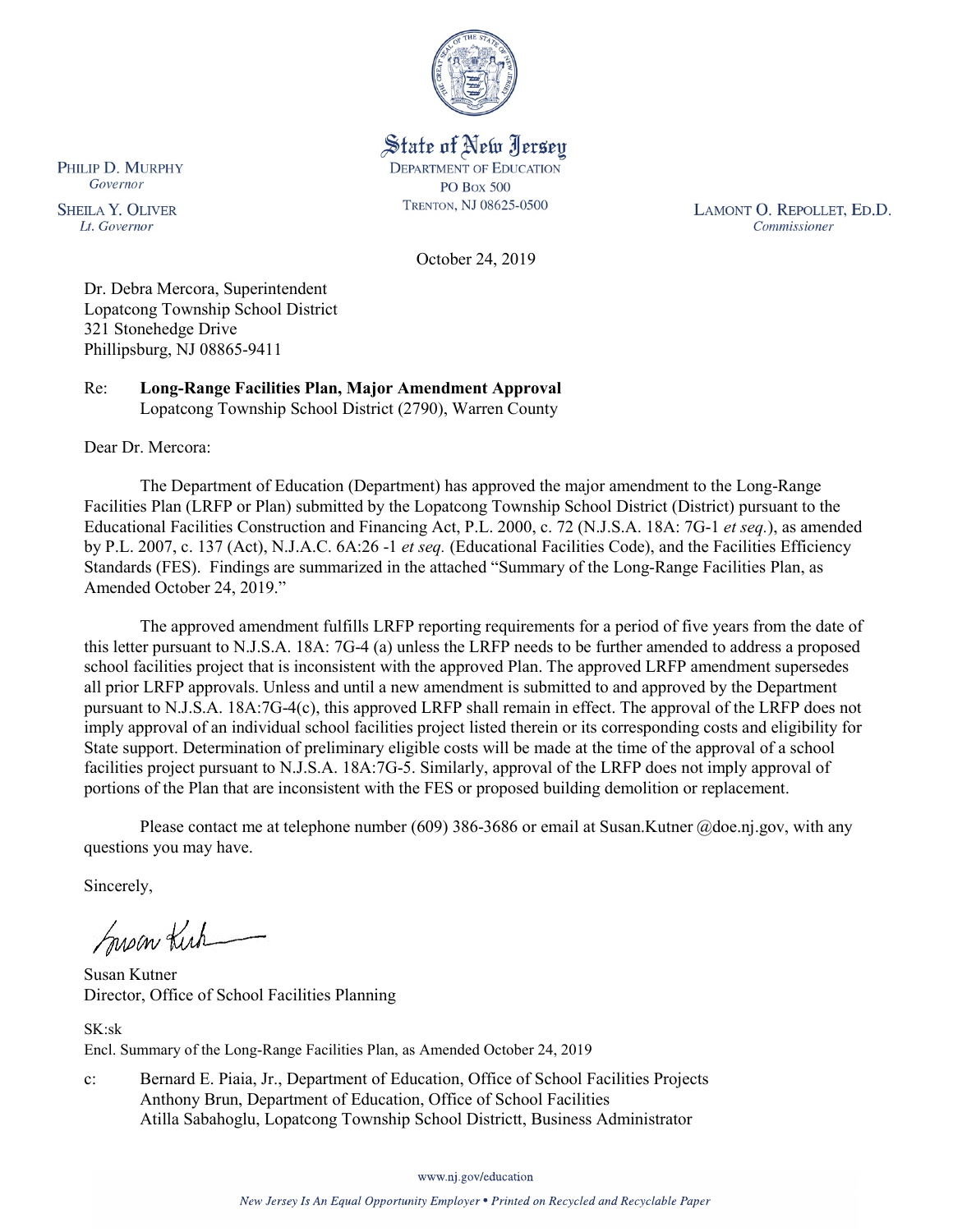# **Lopatcong Township School District (2790) Summary of the Long-Range Facilities Plan, as Amended October 24, 2019**

The Department of Education (Department) has completed its review of the major amendment to the Long-Range Facilities Plan (LRFP or Plan) submitted by the Lopatcong Township School District (District) pursuant to the Educational Facilities Construction and Financing Act, P.L. 2000, c. 72 (N.J.S.A. 18A: 7G-1 *et seq.*), as amended by P.L. 2007, c. 137 (Act), N.J.A.C. 6A:26-1 et seq. (Educational Facilities Code), and the Facilities Efficiency Standards (FES).

The following provides a summary of the District's approved amended LRFP. The summary is based on the standards set forth in the Act, the Educational Facilities Code, the FES, District-reported information in the Department's LRFP reporting system, and supporting documentation. The referenced reports in *italic* text are standard reports available on the Department's LRFP website.

#### **1. Inventory Overview**

The District is classified as a Regular Operating District (ROD) for funding purposes. It provides services for students in grades PK-8.

The District identified existing and proposed schools, sites, buildings, rooms, and site amenities in its LRFP. Table 1 lists the number of existing and proposed district schools, sites, and buildings. Detailed information can be found in the *School Asset Inventory Report* and the *Site Asset Inventory Report.* 

**As directed by the Department, school facilities projects that have received initial approval by the Department and have been approved by the voters, if applicable, are represented as "existing" in the LRFP.** Approved projects that include new construction and/or the reconfiguration/reassignment of existing program space are as follows: n/a.

|                                              | Existing | <b>Proposed</b> |  |
|----------------------------------------------|----------|-----------------|--|
| Number of Schools (assigned DOE school code) |          |                 |  |
| Number of School Buildings <sup>1</sup>      |          |                 |  |
| Number of Non-School Buildings <sup>2</sup>  |          |                 |  |
| Number of Vacant Buildings                   |          |                 |  |
| Number of Sites                              |          |                 |  |

#### **Table 1: Number of Schools, School Buildings, and Sites**

*1 Includes district-owned buildings and long-term leases serving students in district-operated programs 2 Includes occupied district-owned buildings not associated with a school, such as administrative or utility buildings*

Based on the existing facilities inventory submitted by the District:

- Schools using leased buildings (short or long-term):  $n/a$
- Schools using temporary classroom units (TCUs), excluding TCUs supporting construction: n/a
- Vacant/unassigned school buildings:  $n/a$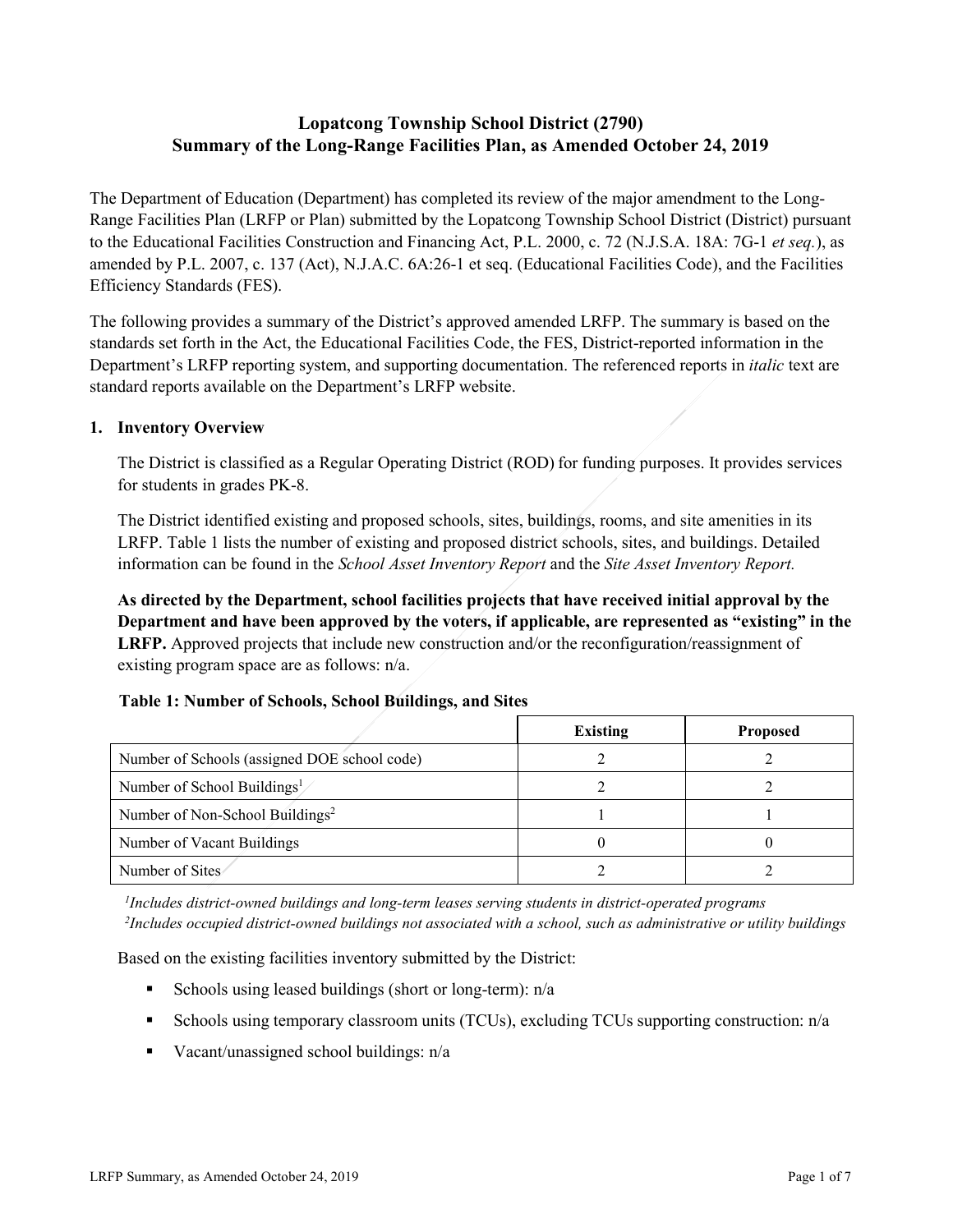**FINDINGS** The Department has determined that the proposed inventory is adequate for approval of the District's LRFP amendment. However, the LRFP determination does not imply approval of an individual school facilities project listed within the LRFP; the District must submit individual project applications for project approval.

# **2. District Enrollments**

The District determined the number of students, or "proposed enrollments," to be accommodated for LRFP planning purposes on a district-wide basis and in each school.

The Department minimally requires the submission of a standard cohort-survival projection using historic enrollment data from the Application for School State Aid (ASSA) or NJ Smart. The cohort-survival method projection method forecasts future students based upon the survival of the existing student population as it moves from grade to grade. A survival ratio of less than 1.00 indicates a loss of students, while a survival ratio of more than 1.00 indicates the class size is increasing. For example, if a survival ratio tracking first to second grade is computed to be 1.05, the grade size is increasing by 5% from one year to the next. The cohort-survival projection methodology works well for communities with stable demographic conditions. Atypical events impacting housing or enrollments, such as an economic downturn that halts new housing construction or the opening of a charter or private school, typically makes a cohort-survival projection less reliable.

#### **Proposed enrollments are based on a standard cohort-survival enrollment projection.**

Adequate supporting documentation was submitted to the Department to justify the proposed enrollments. Table 2 provides a comparison of existing and projected enrollments. All totals include special education students.

| <b>Grades</b>                | <b>Existing Enrollments</b><br>2018-19 | <b>District Proposed Enrollments</b><br>2023-24 |
|------------------------------|----------------------------------------|-------------------------------------------------|
| PK (excl. private providers) | 32                                     | 32                                              |
| Grades K-5                   | 421                                    | 486                                             |
| Grades 6-8                   | 283                                    | 216                                             |
| Grades 9-12                  | 0                                      |                                                 |
| Totals K-12                  | 736                                    | 734                                             |

# **Table 2: Enrollments**

**FINDINGS** The Department has determined the District's proposed enrollments to be acceptable for approval of the District's LRFP amendment. The Department will require a current enrollment projection at the time an application for a school facilities project is submitted incorporating the District's most recent enrollments in order to verify that the LRFP's planned capacity is appropriate for the updated enrollments.

# **3. District Practices Capacity**

Based on information provided in the room inventories, *District Practices Capacity* was calculated for each school building to determine whether adequate capacity is proposed for the projected enrollments based on district scheduling and class size practices. The capacity totals assume instructional buildings can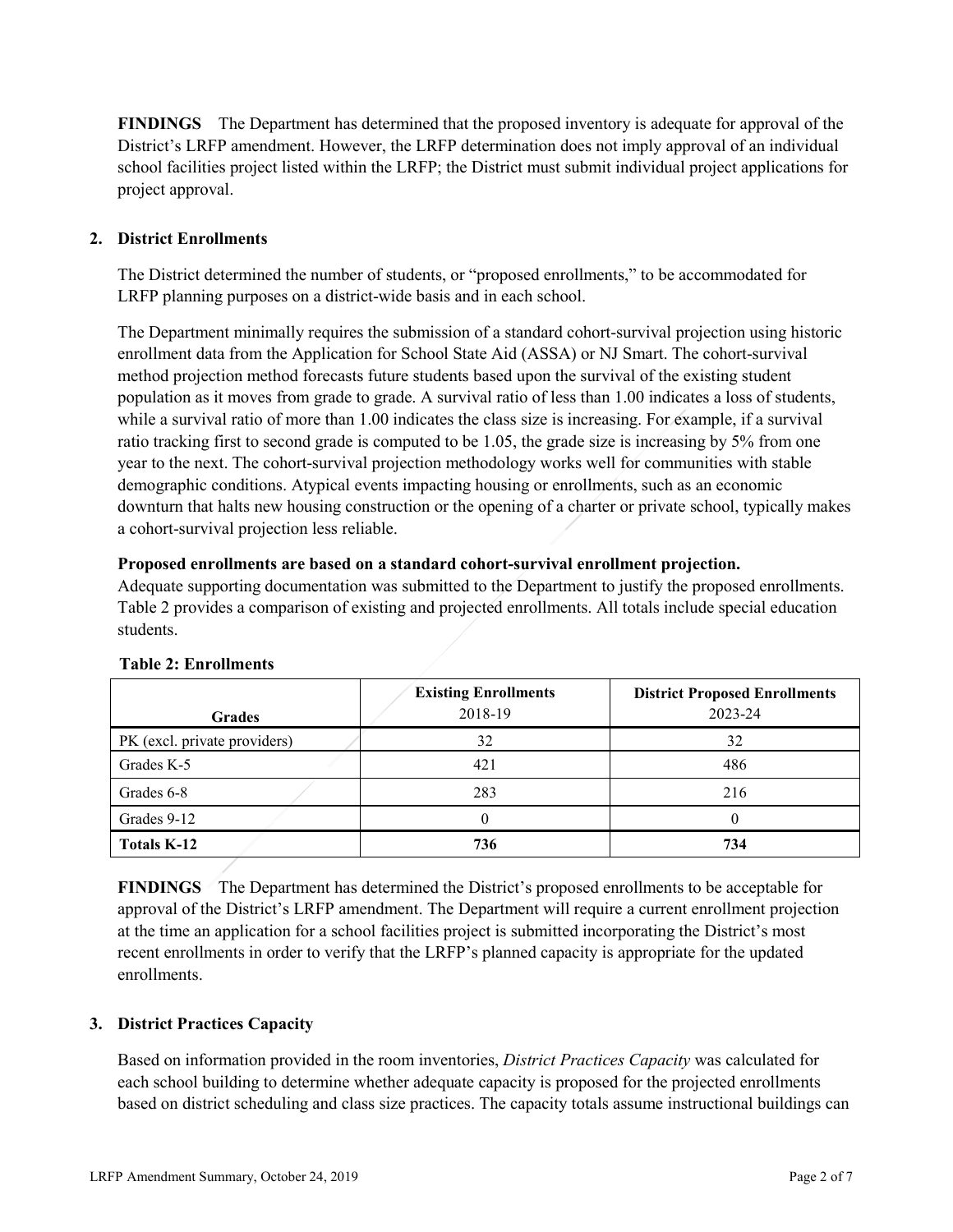be fully utilized regardless of school sending areas, transportation, and other operational issues. The calculations only consider district-owned buildings and long-term leases; short term leases and temporary buildings are excluded. A capacity utilization factor of 90% for classrooms serving grades K-8 and 85% for classrooms serving grades 9-12 is applied in accordance with the FES. No capacity utilization factor is applied to preschool classrooms.

In certain cases, districts may achieve adequate District Practices Capacity to accommodate enrollments but provide inadequate square feet per student in accordance with the FES, resulting in educational adequacy issues and "Unhoused Students." Unhoused students are considered in the "Functional Capacity" calculations used to determine potential State support for school facilities projects and are analyzed in Section 4.

Table 3 provides a summary of proposed enrollments and existing and proposed District-wide capacities. Detailed information can be found in the LRFP website reports titled *FES and District Practices Capacity Report, Existing Rooms Inventory Report, and Proposed Rooms Inventory Report.*

| <b>Grades</b>          | <b>Proposed</b><br><b>Enrollments</b> | <b>Existing</b><br><b>District</b><br><b>Practices</b><br>Capacity | <b>Existing</b><br>Deviation* | <b>Proposed</b><br><b>District</b><br><b>Practices</b><br>Capacity | <b>Proposed</b><br>Deviation* |
|------------------------|---------------------------------------|--------------------------------------------------------------------|-------------------------------|--------------------------------------------------------------------|-------------------------------|
| Elementary (PK-5)      | 518                                   | 558.98                                                             | 40.98                         | 558.98                                                             | 40.98                         |
| Middle $(6-8)$         | 216                                   | 367.73                                                             | 151.73                        | 367.73                                                             | 151.73                        |
| High $(9-12)$          | $\theta$                              | 0.00                                                               | 0.00                          | 0.00                                                               | 0.00                          |
| <b>District Totals</b> | 734                                   | 926.71                                                             | 192.71                        | 926.71                                                             | 192.71                        |

**Table 3: District Practices Capacity Analysis**

*\* Positive numbers signify surplus capacity; negative numbers signify inadequate capacity. Negative values for District Practices capacity are acceptable for approval if proposed enrollments do not exceed 100% capacity utilization.*

Considerations:

- Based on the proposed enrollments and existing room inventories, the District is projected to have inadequate capacity for the following grade groups, assuming all school buildings can be fully utilized: n/a
- Adequate justification has been provided by the District if the proposed capacity for a school significantly deviates from the proposed enrollments. Generally, surplus capacity is acceptable for LRFP approval if additional capacity is not proposed through new construction.

**FINDINGS**The Department has determined that proposed District capacity, in accordance with the proposed enrollments, is adequate for approval of the District's LRFP amendment. The Department will require a current enrollment projection at the time an application for a school facilities project is submitted, incorporating the District's most recent Fall Enrollment Report, in order to verify that the LRFP's planned capacity meets the District's updated enrollments.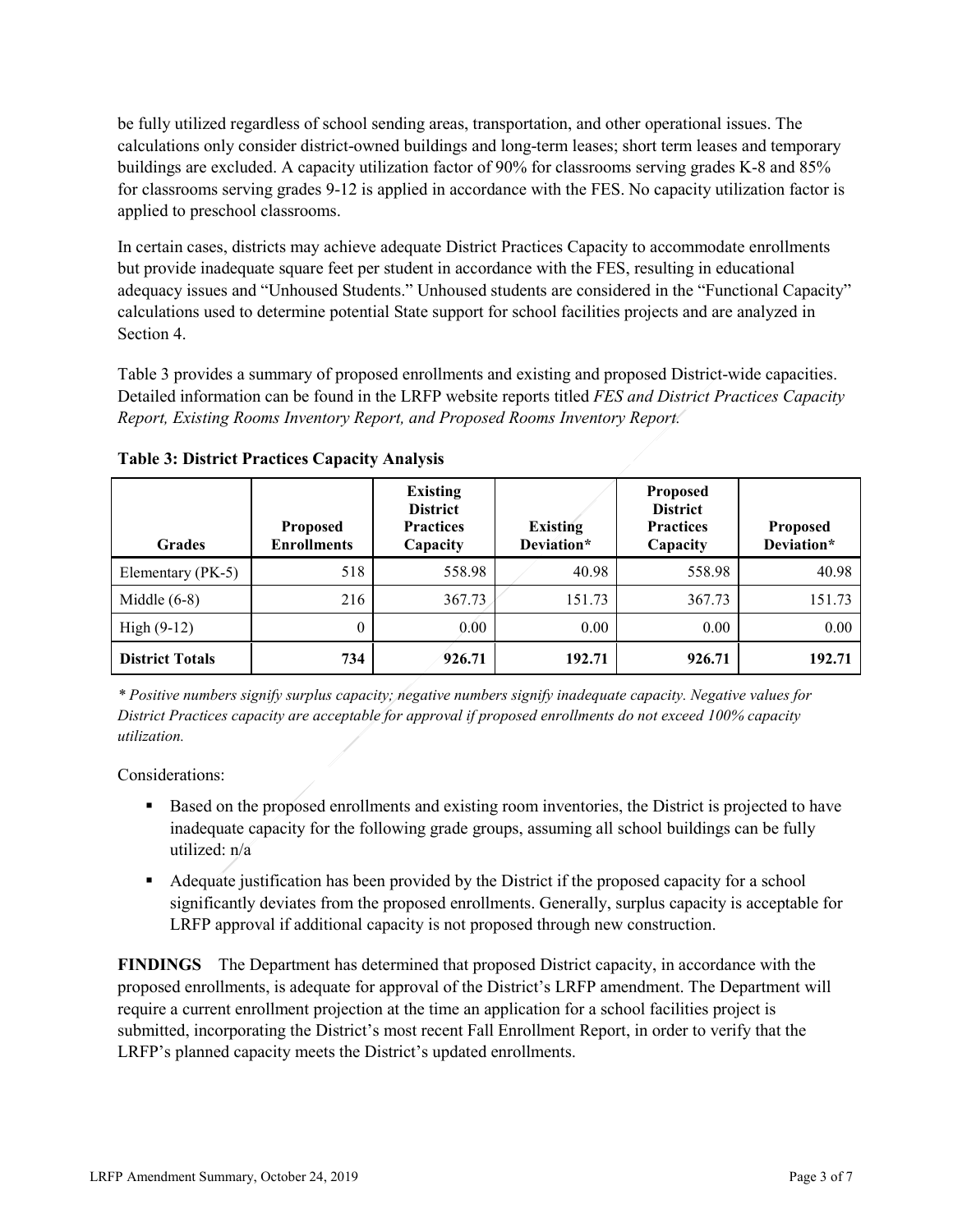#### **4. New Construction Funding Eligibility**

*Functional Capacity* was calculated and compared to the proposed enrollments to provide a preliminary estimate of Unhoused Students and new construction funding eligibility.

*Functional Capacity* is the adjusted gross square footage of a school building *(total gross square feet minus excluded space)* divided by the minimum area allowance per full-time equivalent student for the grade level contained therein. *Unhoused Students* is the number of students projected to be enrolled in the District that exceeds the Functional Capacity of the District's schools pursuant to N.J.A.C. 6A:26-2.2(c). *Excluded Square Feet* includes (1) square footage exceeding the FES for any pre-kindergarten, kindergarten, general education, or self-contained special education classroom; (2) grossing factor square footage *(corridors, stairs, mechanical rooms, etc.)* that exceeds the FES allowance, and (3) square feet proposed to be demolished or discontinued from use. Excluded square feet may be revised during the review process for individual school facilities projects.

Table 4 provides a preliminary assessment of the Functional Capacity, Unhoused Students, and Estimated Maximum Approved Area for Unhoused Students for each FES grade group. The calculations exclude temporary facilities and short-term leased buildings. School buildings proposed for whole or partial demolition or reassignment to a non-school use are excluded from the calculations pending project application review. If a building is proposed to be reassigned to a different school, the square footage is applied to the proposed grades after reassignment. Buildings that are not assigned to a school are excluded from the calculations. In addition, only preschool students eligible for state funding (former ECPA students) are included. Detailed information concerning the calculations can be found in the *Functional Capacity and Unhoused Students Report* and the *Excluded Square Footage Report.*

|                                                | <b>PK/K-5</b> | $6 - 8$  | $9 - 12$ | <b>Total</b> |
|------------------------------------------------|---------------|----------|----------|--------------|
| PK Eligible Students/K-12 Proposed Enrollments | 518           | 216      | $\Omega$ |              |
| FES Area Allowance (SF/student)                | 125.00        | 134.00   | 151.00   |              |
| Prior to Completion of Proposed Work:          |               |          |          |              |
| <b>Existing Gross Square Feet</b>              | 81,932        | 74,784   | $\Omega$ | 156,716      |
| Adjusted Gross Square Feet                     | 81,213        | 73,370   | $\theta$ | 154,583      |
| <b>Adjusted Functional Capacity</b>            | 639.89        | 556.69   | 0.00     |              |
| <b>Unhoused Students</b>                       | 0.00          | 0.00     | 0.00     |              |
| Est. Max. Area for Unhoused Students           | 0.00          | 0.00     | 0.00     |              |
| <b>After Completion of Proposed Work:</b>      |               |          |          |              |
| Gross Square Feet                              | 81,932        | 74,784   | $\Omega$ |              |
| New Gross Square Feet                          | 0             | $\theta$ | $\theta$ |              |
| <b>Adjusted Gross Square Feet</b>              | 81,213        | 73,370   | $\Omega$ |              |
| <b>Functional Capacity</b>                     | 639.89        | 556.69   | 0.00     |              |
| Unhoused Students after Construction           | 0.00          | 0.00     | 0.00     |              |
| Est. Max. Area Remaining                       | 0.00          | 0.00     | 0.00     |              |

#### **Table 4: Estimated Maximum Approved Area for Unhoused Students**

Facilities used for non-instructional or non-educational purposes are ineligible for State support under the Act. However, projects for such facilities shall be reviewed by the Department to determine whether they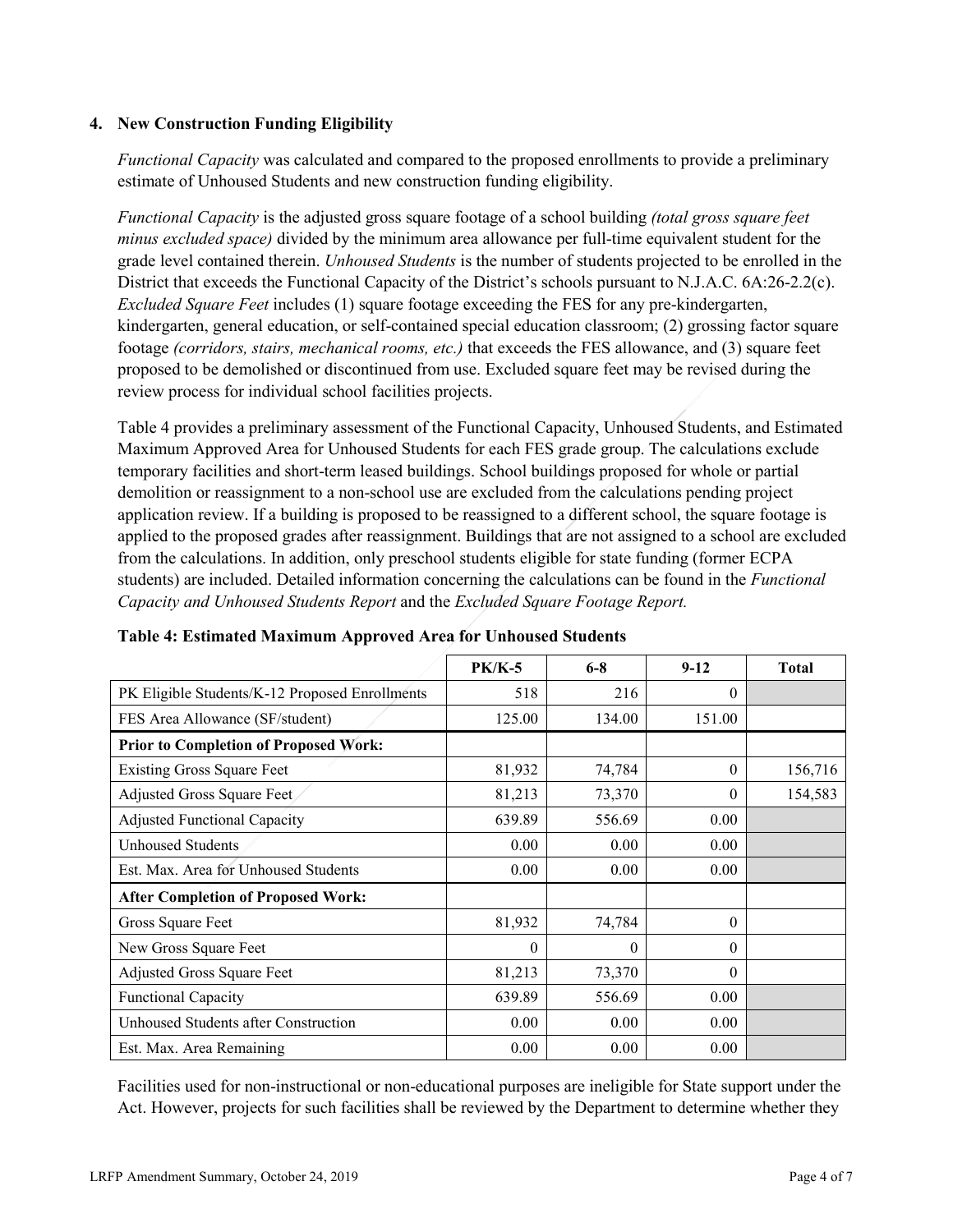are consistent with the District's LRFP and whether the facility, if it is to house students (full or part time) conforms to educational adequacy requirements. These projects shall conform to all applicable statutes and regulations.

Estimated costs represented in the LRFP by the District are for capital planning purposes only. The estimates are not intended to represent preliminary eligible costs or final eligible costs of approved school facilities projects.

Considerations:

- The District does not have approved projects pending completion, as noted in Section 1, that impact the Functional Capacity calculations.
- The Functional Capacity calculations *exclude* square feet proposed for demolition or discontinuation for the following FES grade groups and school buildings pending a feasibility study and project review: n/a.
- Based on the preliminary assessment, the District has Unhoused Students prior to the completion of proposed work for the following FES grade groups: n/a.
- New construction is proposed for the following FES grade groups:  $n/a$ .
- **Proposed new construction exceeds the estimated maximum area allowance for Unhoused** Students prior to the completion of the proposed work for the following grade groups: n/a.
- The District, based on the preliminary LRFP assessment, will not have Unhoused Students after completion of the proposed LRFP work. If the District is projected to have Unhoused Students, adequate justification has been provided to confirm educational adequacy in accordance with Section 6 of this determination.

**FINDINGS** Functional Capacity and Unhoused Students calculated in the LRFP are preliminary estimates. Preliminary Eligible Costs (PEC) and Final Eligible Costs (FEC) will be included in the review process for specific school facilities projects. A feasibility study undertaken by the District is required if building demolition or replacement is proposed per N.J.A.C. 6A:26-2.3(b)(10).

# **5. Proposed Work**

The District assessed program space, capacity, and physical plant deficiencies to determine corrective actions. Capital maintenance, or *"system actions,"* address physical plant deficiencies due to operational, building code, and /or life cycle issues. Inventory changes, or *"inventory actions,*" add, alter, or eliminate sites, site amenities, buildings, and/or rooms.

The Act (N.J.S.A. 18A:7G-7b) provides that all school facilities shall be deemed suitable for rehabilitation unless a pre-construction evaluation undertaken by the District demonstrates to the satisfaction of the Commissioner that the structure might pose a risk to the safety of the occupants even after rehabilitation or that rehabilitation is not cost-effective. Pursuant to N.J.A.C. 6A:26-2.3(b)(10), the Commissioner may identify school facilities for which new construction is proposed in lieu of rehabilitation for which it appears from the information presented that new construction is justified, provided, however, that for such school facilities so identified, the District must submit a feasibility study as part of the application for the specific school facilities project. The cost of each proposed building replacement is compared to the cost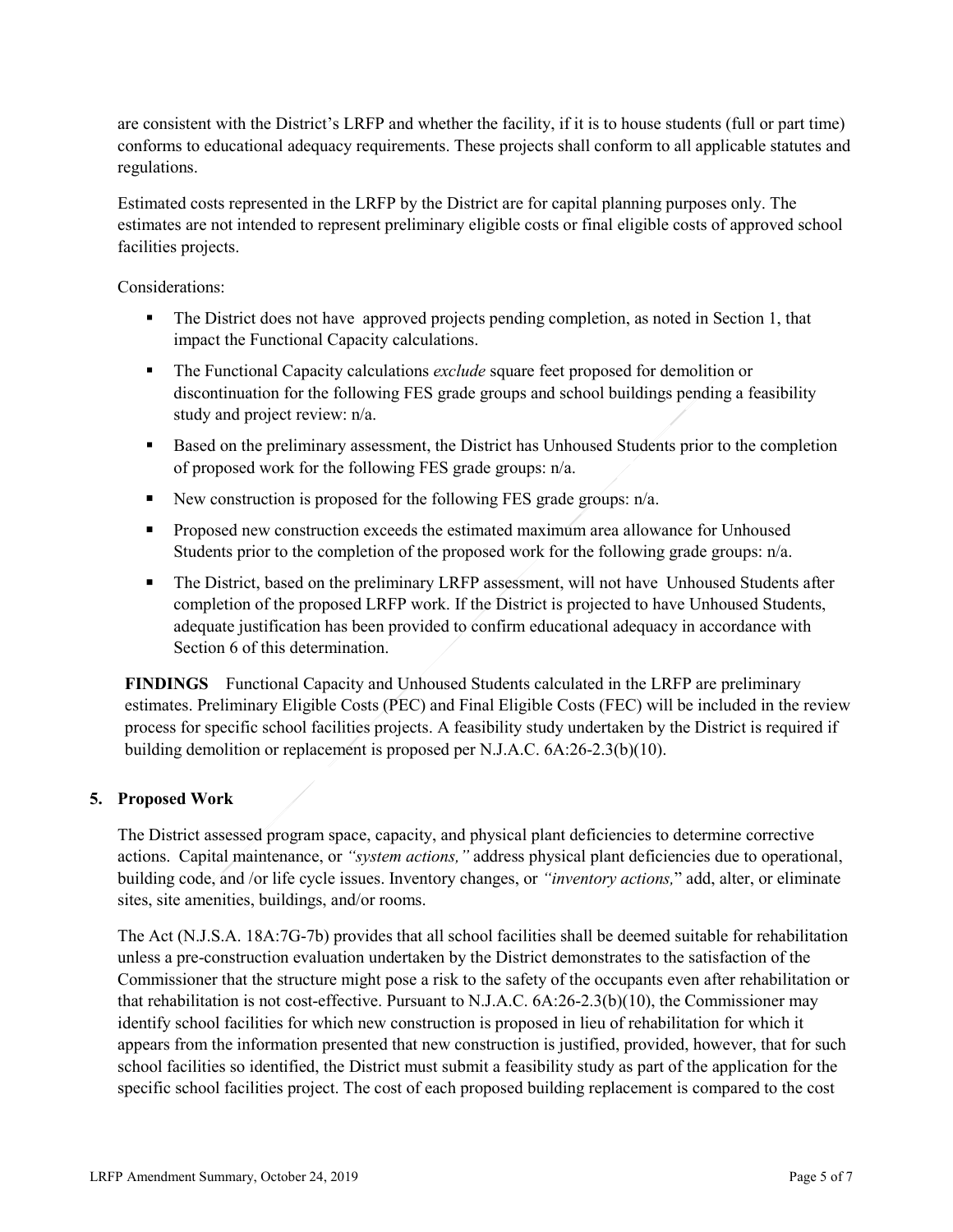of additions or rehabilitation required to eliminate health and safety deficiencies and to achieve the District's programmatic model.

Table 5 lists the scope of work proposed for each school based on the building(s) serving their student population. Proposed inventory changes are described in the LRFP website reports titled *"School Asset Inventory Report and "Proposed Room Inventory Report."* Information concerning proposed systems work, or capital maintenance, can be found in a supporting document submitted by the District.

With the completion of the proposed work, the following schools are proposed to be eliminated: n/a; the following schools are proposed to be added: n/a.

| <b>Proposed Scope of Work</b>                                                                  | <b>Applicable Schools</b>                                           |  |
|------------------------------------------------------------------------------------------------|---------------------------------------------------------------------|--|
| Renovation only (no new construction)                                                          |                                                                     |  |
| System actions only (no inventory actions)                                                     | Lopatcong Elementary School (050);<br>Lopatcong Middle School (060) |  |
| Existing inventory actions only (no systems actions)                                           | n/a                                                                 |  |
| Systems and inventory changes                                                                  | n/a                                                                 |  |
| New construction                                                                               |                                                                     |  |
| Building addition only (no systems or existing inventory actions)                              | n/a                                                                 |  |
| Renovation and building addition (system, existing inventory,<br>and new construction actions) | n/a                                                                 |  |
| New building on existing site                                                                  | n/a                                                                 |  |
| New building on new or expanded site                                                           | n/a                                                                 |  |
| Site and building disposal (in addition to above scopes)                                       |                                                                     |  |
| Partial building demolition                                                                    | n/a                                                                 |  |
| Whole building demolition                                                                      | n/a                                                                 |  |
| Site and building disposal or discontinuation of use                                           | n/a                                                                 |  |

#### **Table 5. School Building Scope of Work**

**FINDINGS** The Department has determined that the proposed work is adequate for approval of the District's LRFP amendment. However, Department approval of proposed work in the LRFP does not imply the District may proceed with a school facilities project. The District must submit individual project applications with cost estimates for Department project approval. Both school facilities project approval and other capital project review require consistency with the District's approved LRFP.

# **6. Proposed Room Inventories and the Facilities Efficiency Standards**

The District's proposed school buildings were evaluated to assess general educational adequacy in terms of compliance with the FES area allowance pursuant to N.J.A.C. 6A:26-2.2 and 2.3.

District schools proposed to provide less square feet per student than the FES after the completion of proposed work are as follows: n/a.

**FINDINGS** The Department has determined that the District's proposed room inventories are adequate for LRFP approval. If school(s) are proposed to provide less square feet per student than the FES area allowance, the District has provided justification indicating that the educational adequacy of the facility will not be adversely affected and has been granted an FES waiver by the Department pending project